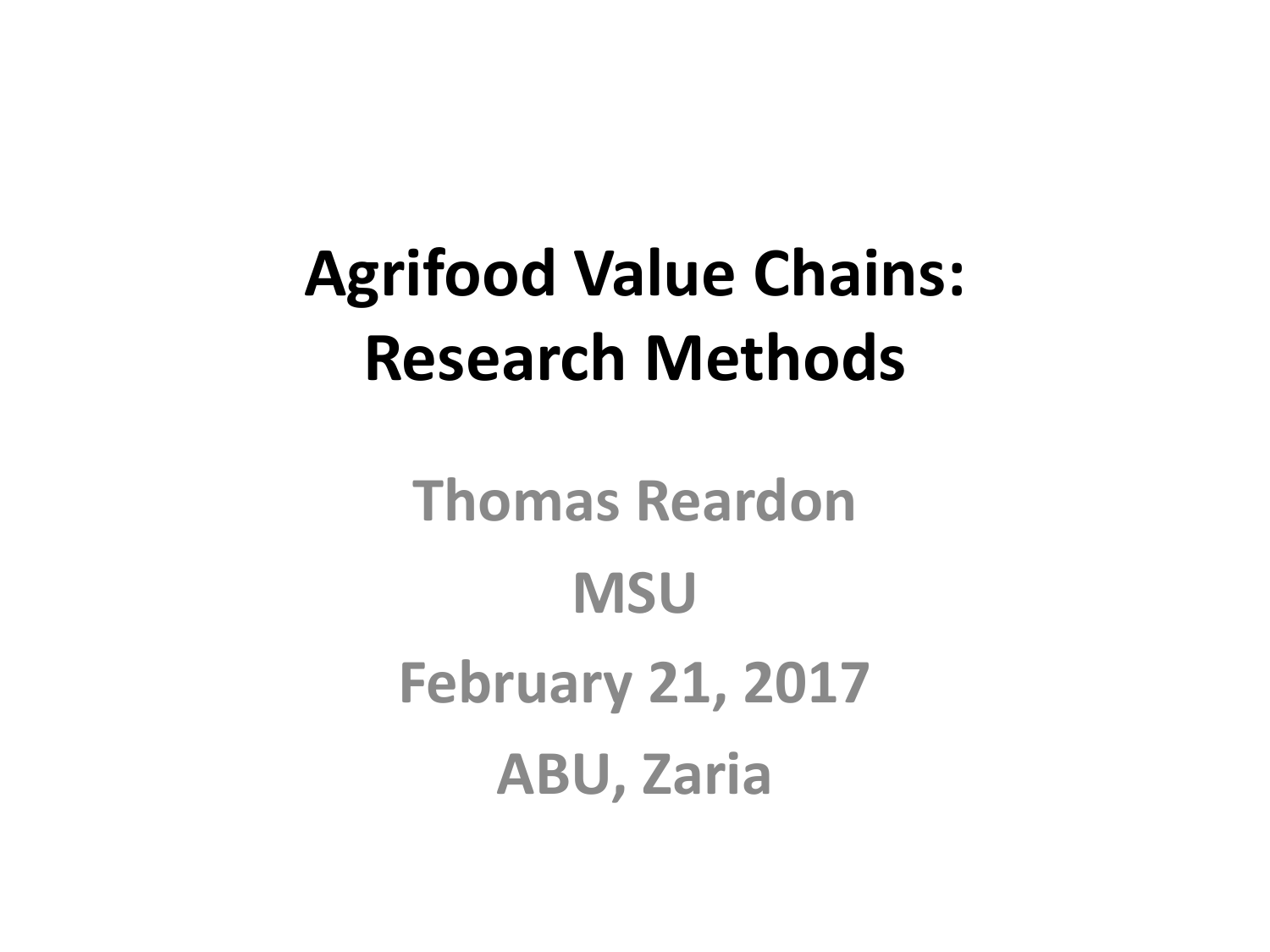# 21 Feb.

- 1) "homework" Nigeria poultry/eggs VC, group discussion case based on analysis approach led by Saweda (separate ppt)
- 2) Saweda presents south RR and LSMS results (separate ppt)

#### 3) Research questions (for methods application)

... linking policy issues (testing conventional wisdom assumptions...) with research questions/hypotheses

4) Testing hypotheses & Myth busting... recalling Saweda's Nigerian points & cereals example (from stacked survey) as motivation for stacked survey approach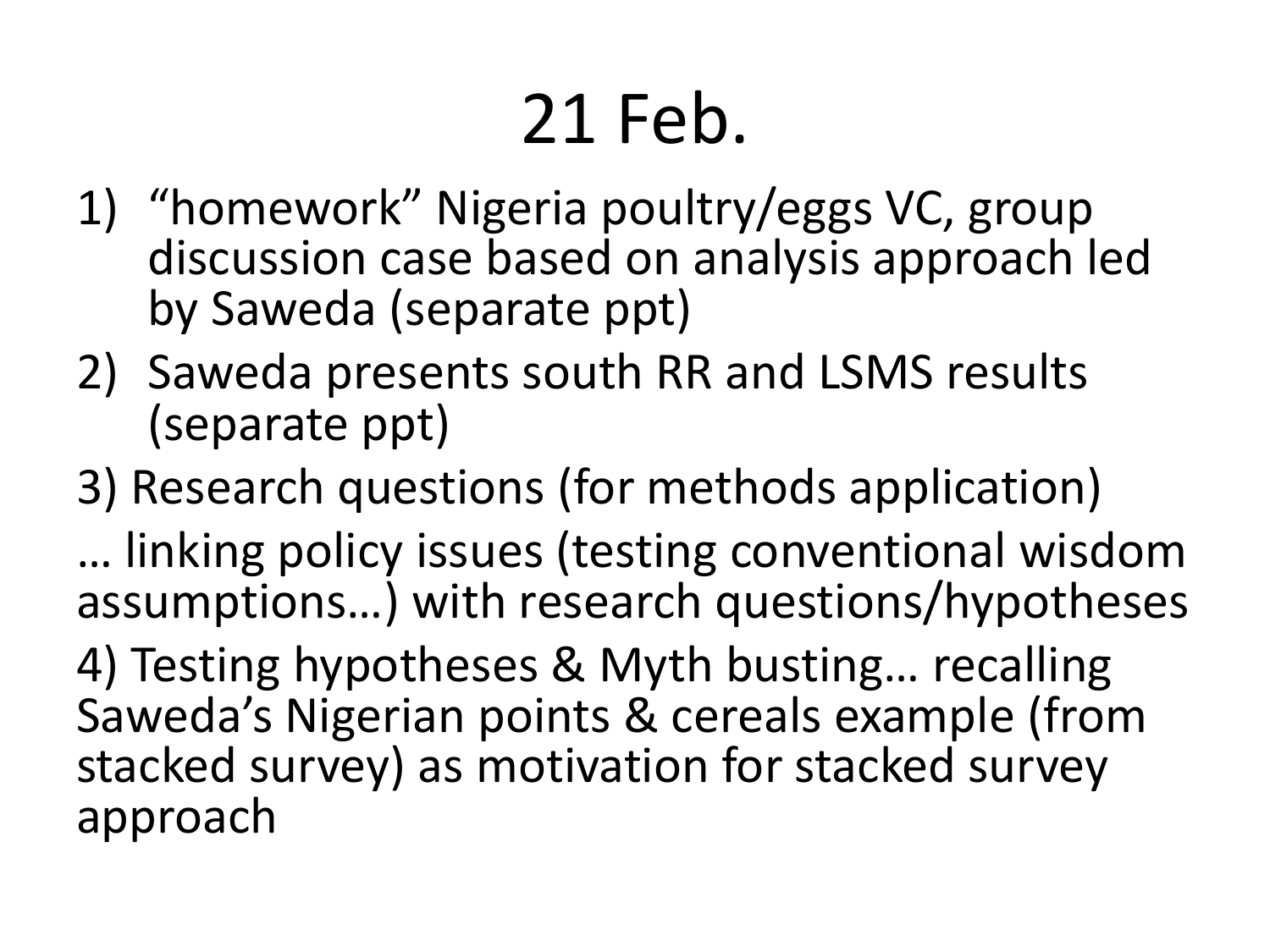- 5) Rapid reconnaissance/meso study
- 6) Stacked surveys/ micro study
- 7) Conclusions and way forward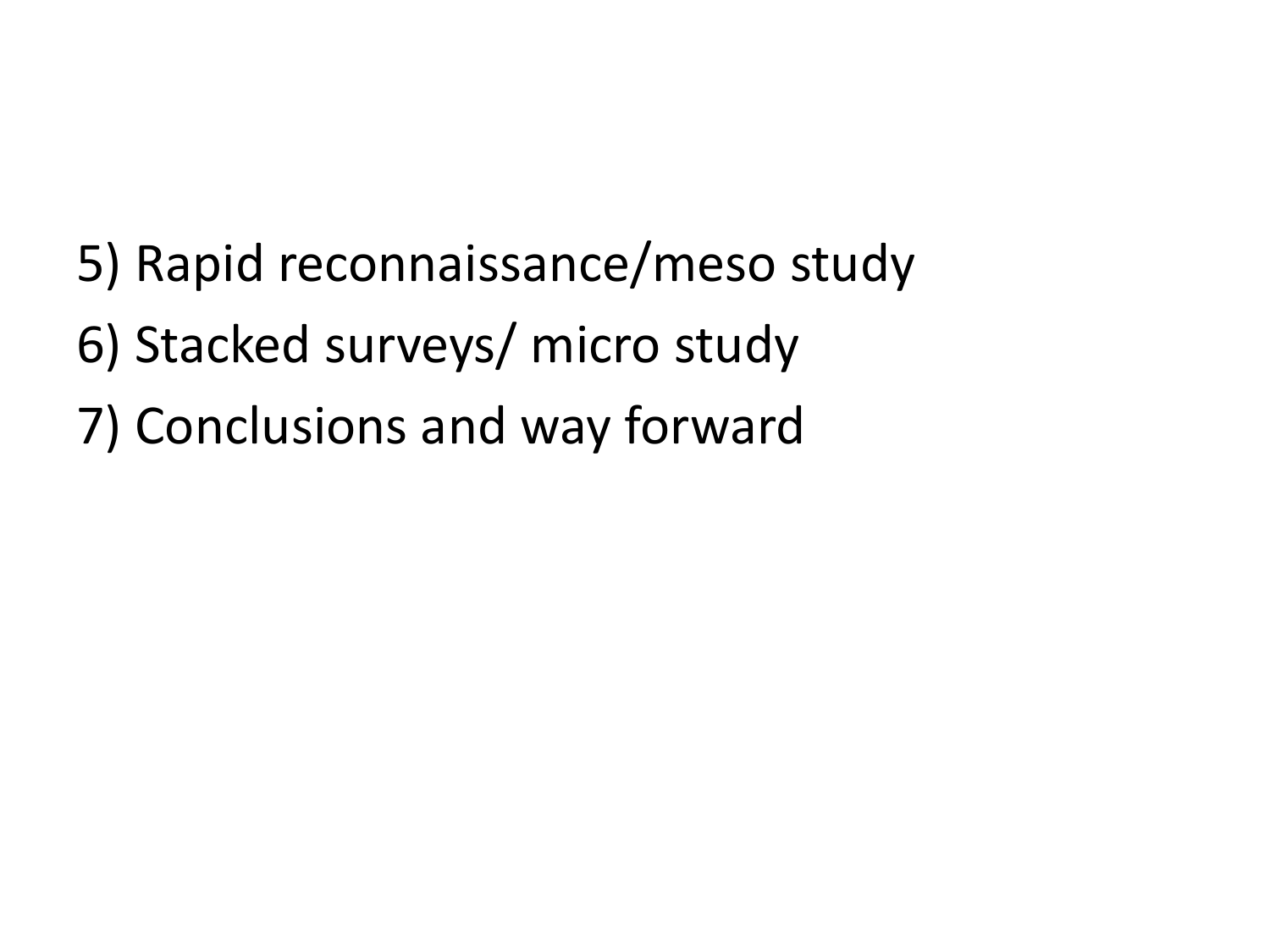4. Research Questions: patterns, determinants, effects

a) What are the patterns & determinants in the structure of the segments of the VCs and the dynamics of restructuring?

**... geography:** what is the "map" of the flows of product between rural production areas and cities and towns? How has this changed over time and why?

… **investments and asset levels**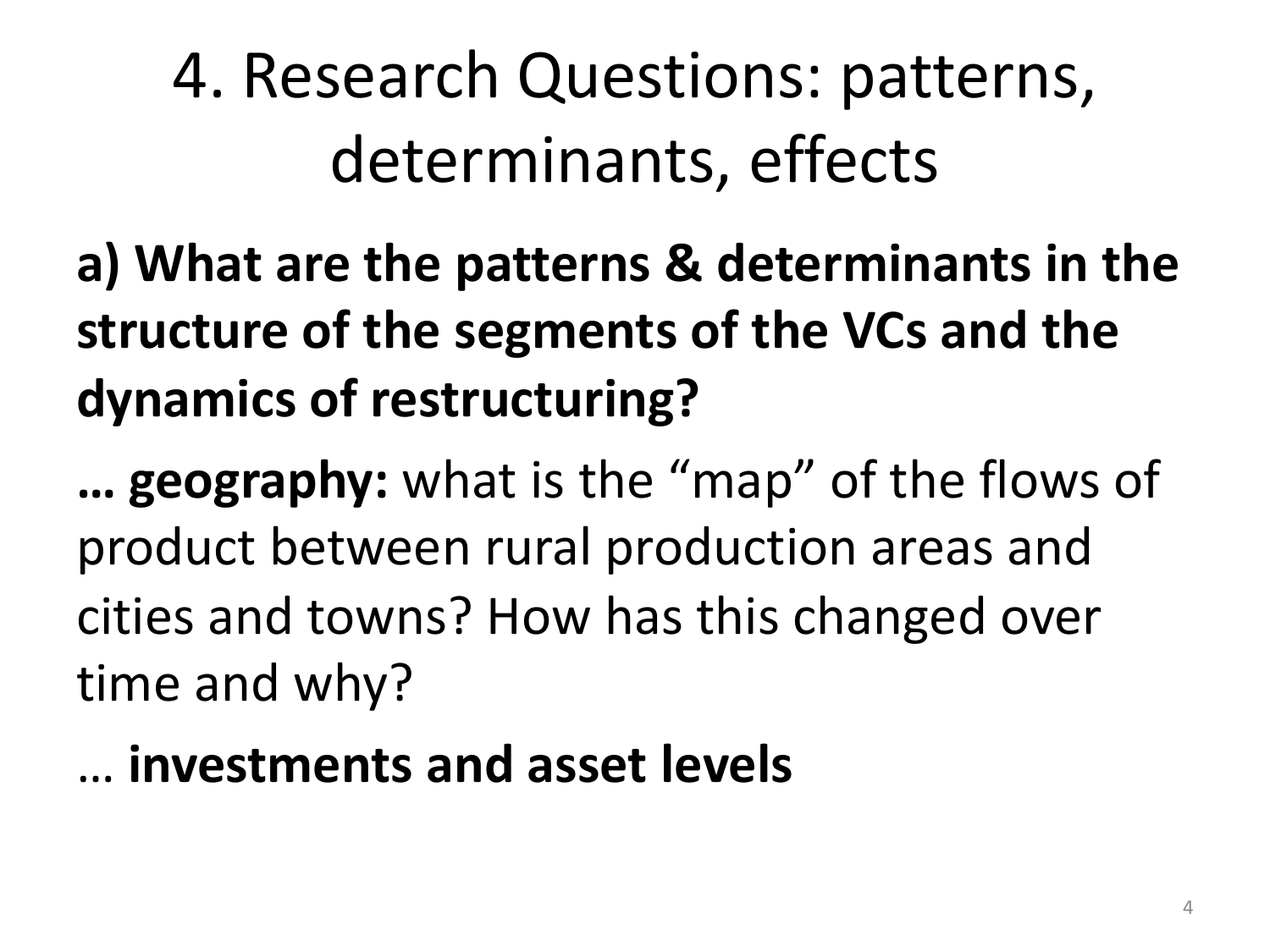### **b)** What are the patterns and determinants of **conduct at actor level?**

... product composition

... technology use and practices

… contract use, standard specification?

… procurement of inputs and marketing of outputs?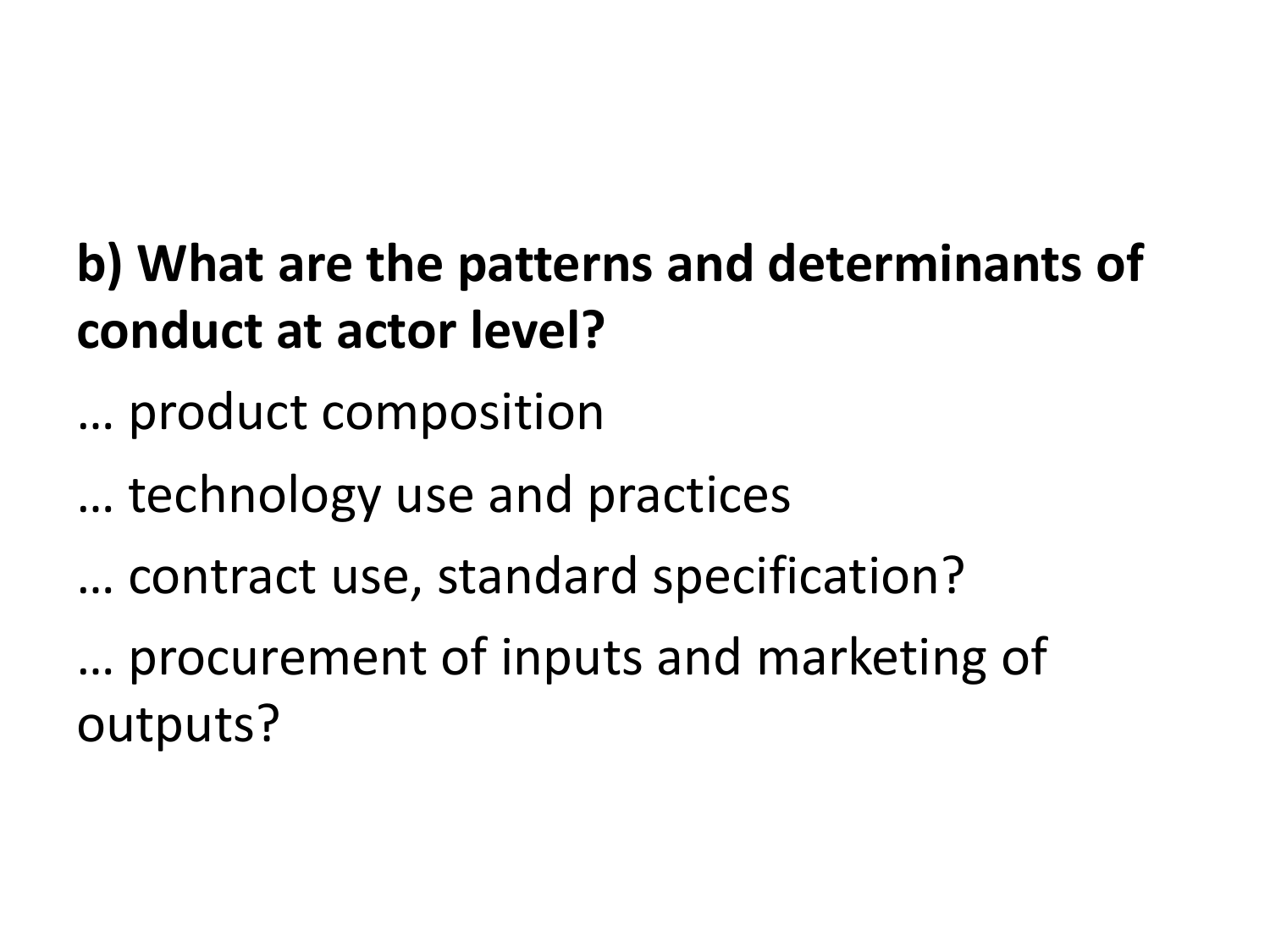### c) What are the patterns and determinants of **performance of actors?**

… profits

… net incomes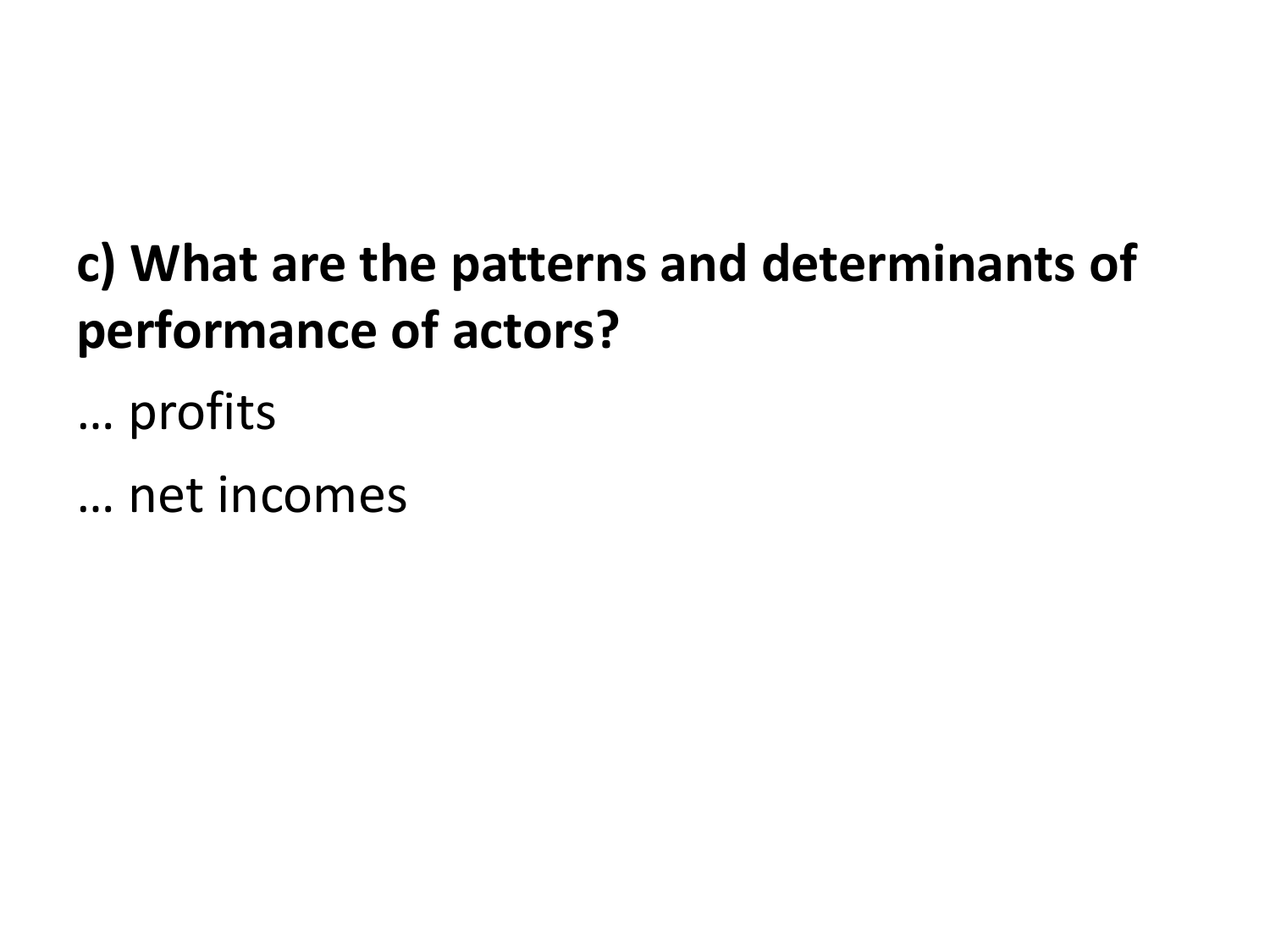# 5. LINK between policy "shocks" & VC analysis

- a) All patterns (structure & conduct) in segments and over segments driven by actors' choices
- b) All choices are function of two sets of (proximate) drivers: incentives and capacity
- c) Incentives & capacity In turn affected by
- c.1) Non policy variables
- c.2.) Policy variables (ex. Road, energy cost, tax)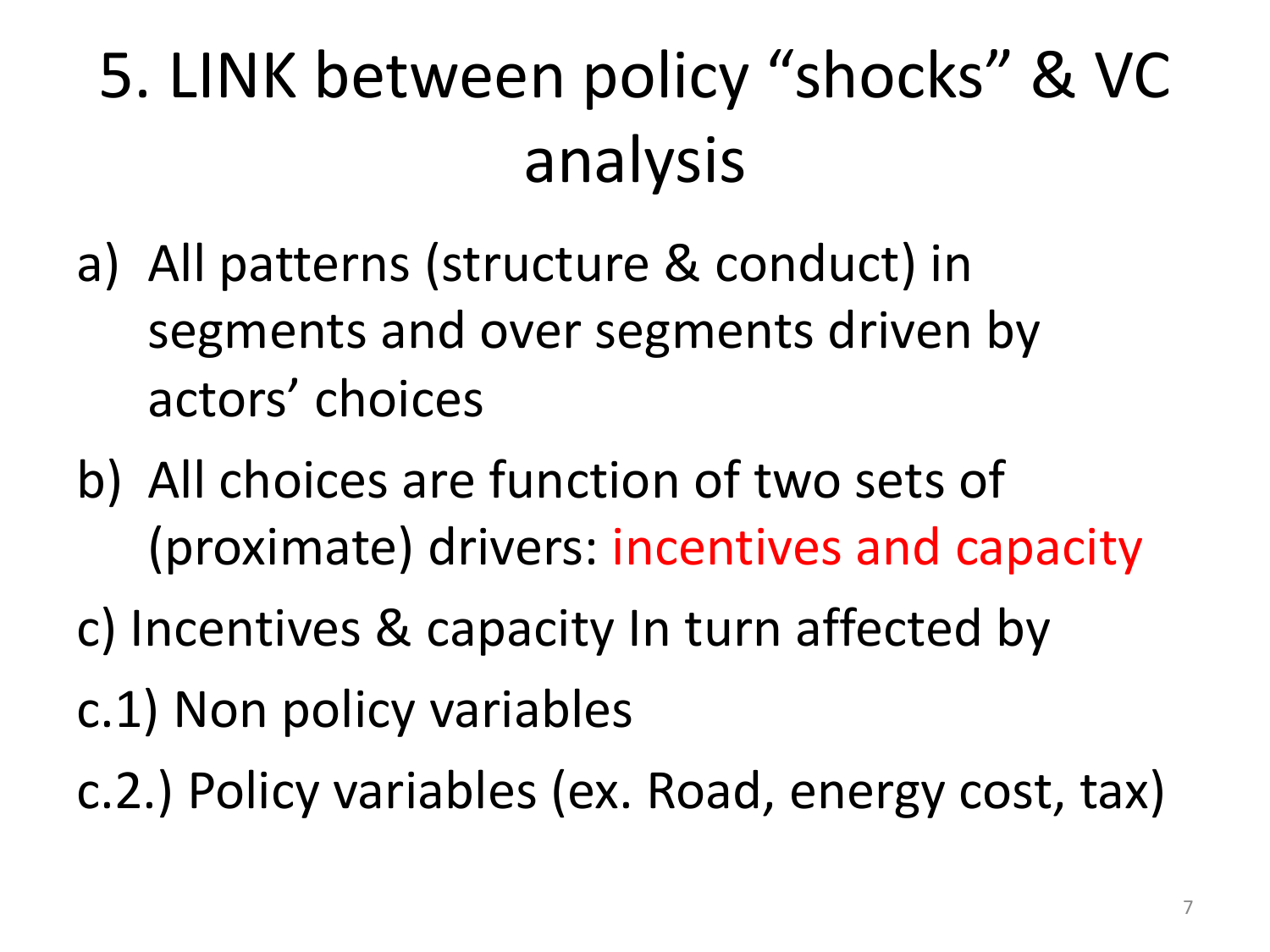d) Per segment need sufficient variation over time & over actors to test hypotheses  $\rightarrow$  regular sample survey per segment (not small sample key informant)

.... "Stacked surveys" VC approach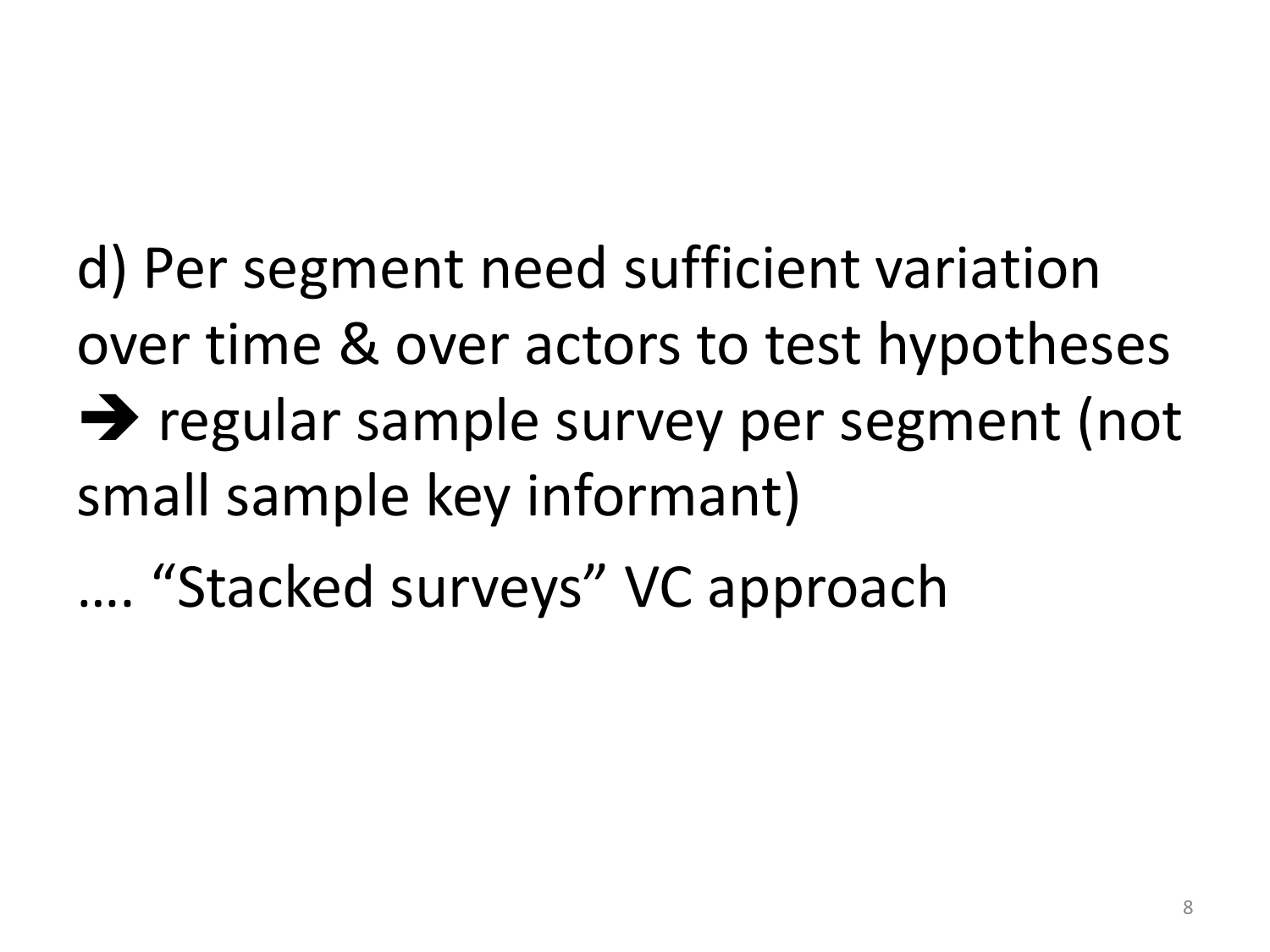### **6. Myth busting! Testing "conventional** wisdom" in VCs... with stacked surveys:

**Rice Value Chain Transformation in Asia: Emergence of a Quiet Revolution**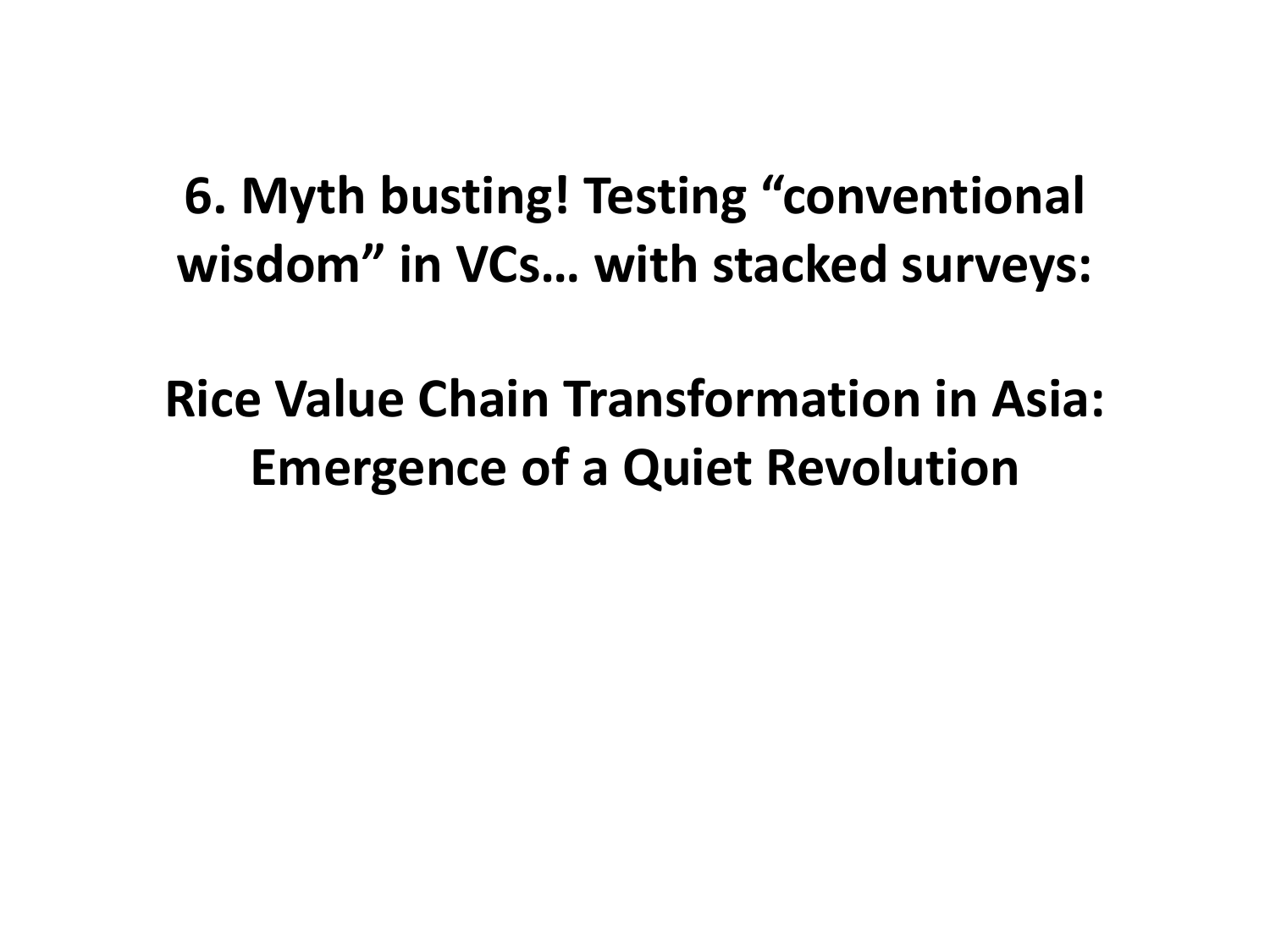# 6.1. Overview of surveys for rice

a) Comparison over countries to see what is early, transitional, and advanced

b) Hold constant: VC from main production area for mega-city to mega-city

c) Stacked surveys: Samples of farmers, mills, rural & urban traders, and retailers (traditional & supermarkets)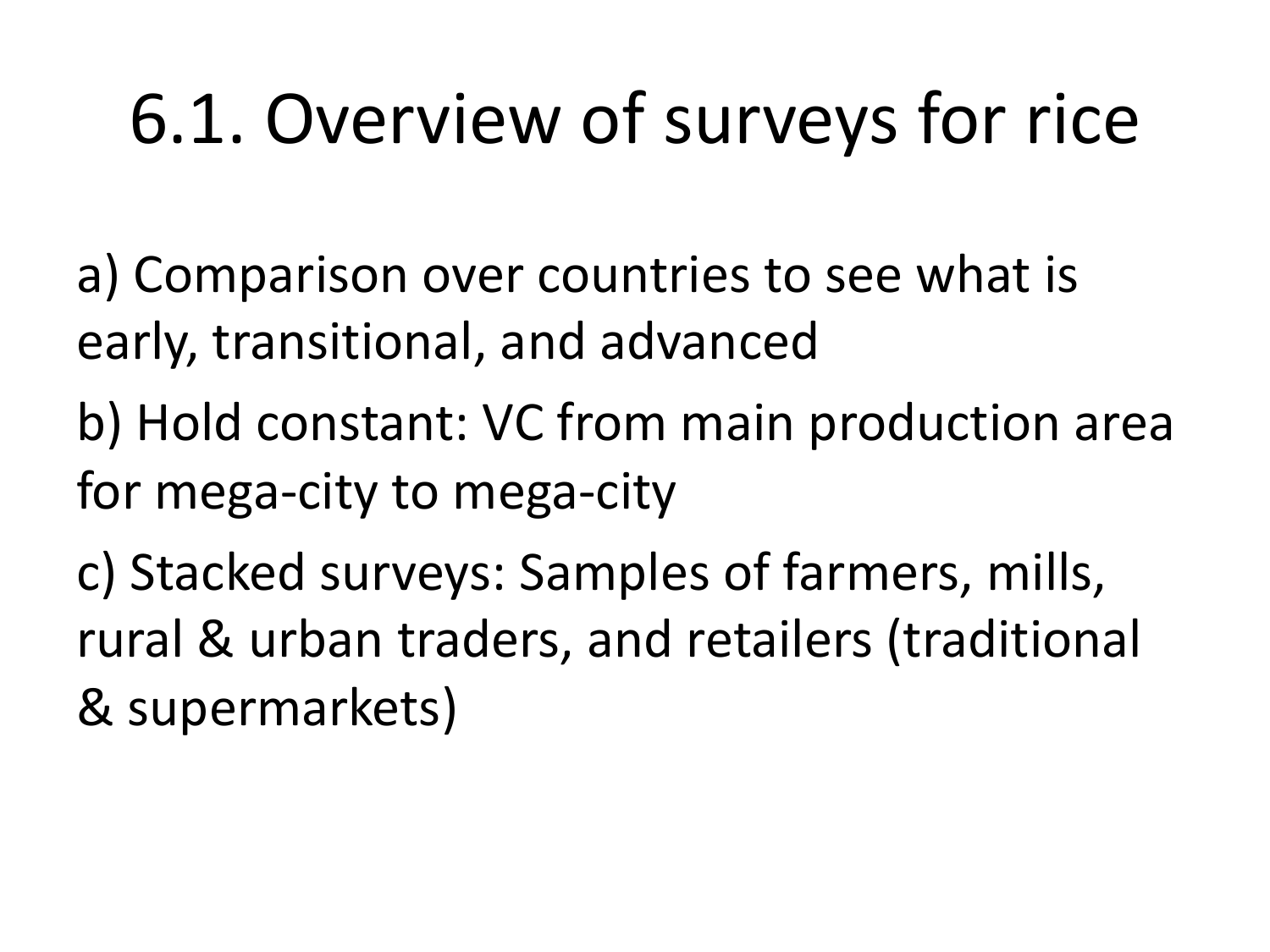|                      | More advanced rice zone | Less advanced rice zone | Total |
|----------------------|-------------------------|-------------------------|-------|
| China                | Heilongjiang            | Jiangxi                 |       |
| Bangladesh           | Noagaon                 |                         |       |
| India                | West UP                 | East UP                 |       |
| Vietnam              | <b>Mekong River</b>     | <b>Red River</b>        |       |
|                      | Delta (MRD)             | Delta (RRD)             |       |
| Surveys fielded:     |                         |                         |       |
| Farmers              | 925                     | 1040                    | 1965  |
| <b>Rural traders</b> | 110                     | 177                     | 287   |
| <b>Mills</b>         | 162                     | 135                     | 297   |
| Urban traders        | 150                     | 153                     | 303   |
| Urban traditional    |                         |                         |       |
| retailers            | 275                     | 970                     | 1245  |
| Supermarkets         | 170                     | 182                     | 352   |
| Village heads        | 47                      | 55                      | 102   |
| Total                | 1839                    | 2712                    | 4551  |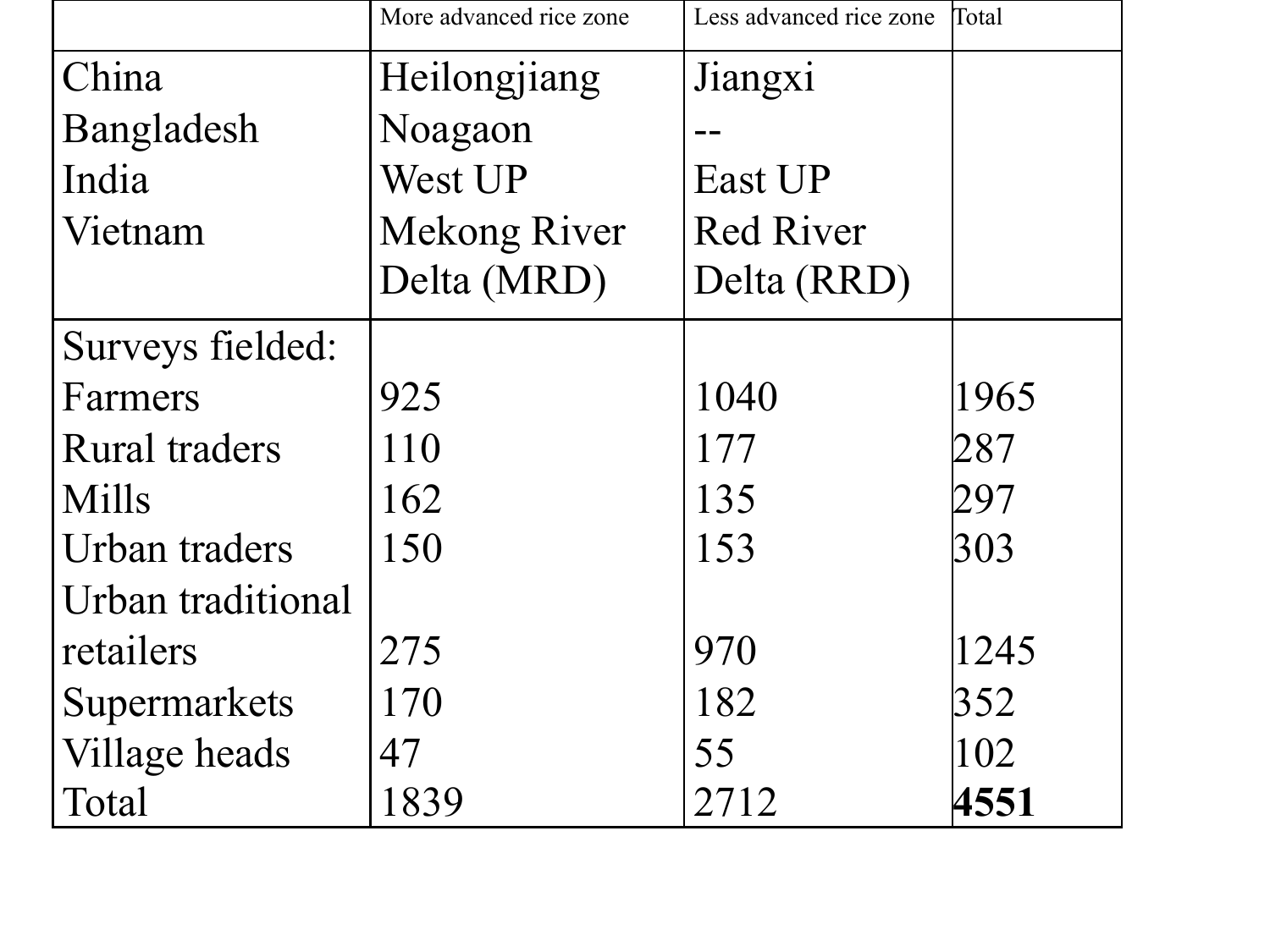# 6.2. Quiet Revolution in Rice

#### **6.2.1. Structural Transformation**

a) Conventional wisdom: "the backbone of the rice sector is 1000s of village mills"

#### **Myth busted by our finding: Rapid concentration** of the milling segment

... disappearance of village mills over ONE DECADE

… rise of mills in rural town and district cities and now in large cities (with increase in capacity utilization as competitive advantage)

... increase in scale of mills (massive local investments)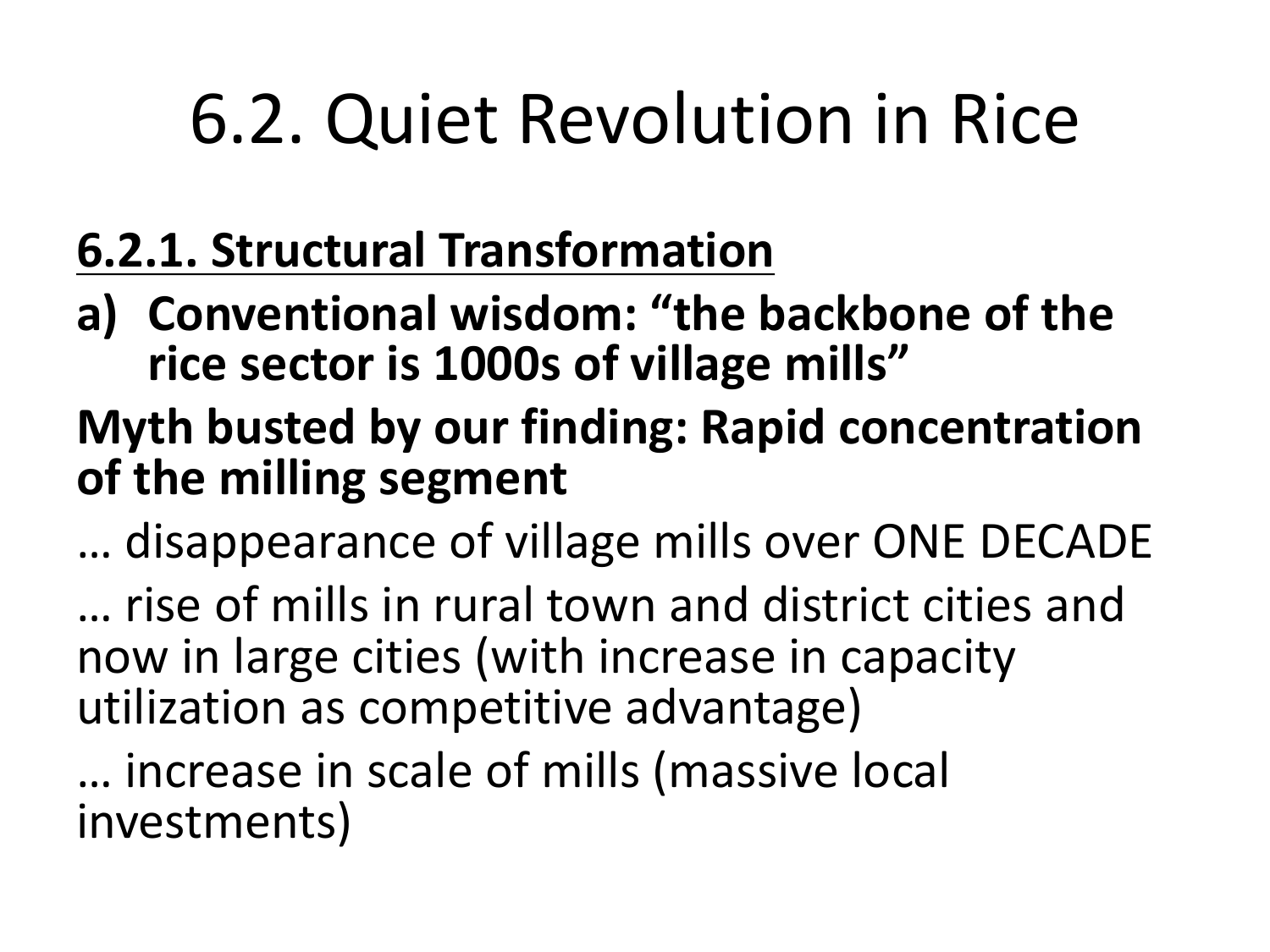**b) Conventional wisdom: "the backbone of rice** trading is 1000s of small rural brokers" ... "many hands" in "long inefficient VCs"

### **Myth busted by our finding: Rapid disappearance of** small rural brokers (dis-intermediation & re-<br>intermediation)

... Rapid rise in direct buying by mills

... Rise of direct buying by large urban wholesalers

 $\rightarrow$  cut out role of village trader (VT) in rice (Bangladesh, 7% to VT, China, 29% to VT, India, 18% to VT)

 $\rightarrow$  farmers sell direct to mills: 63% in China, 60% in Bangladesh; little in India (APMC act constrains shift)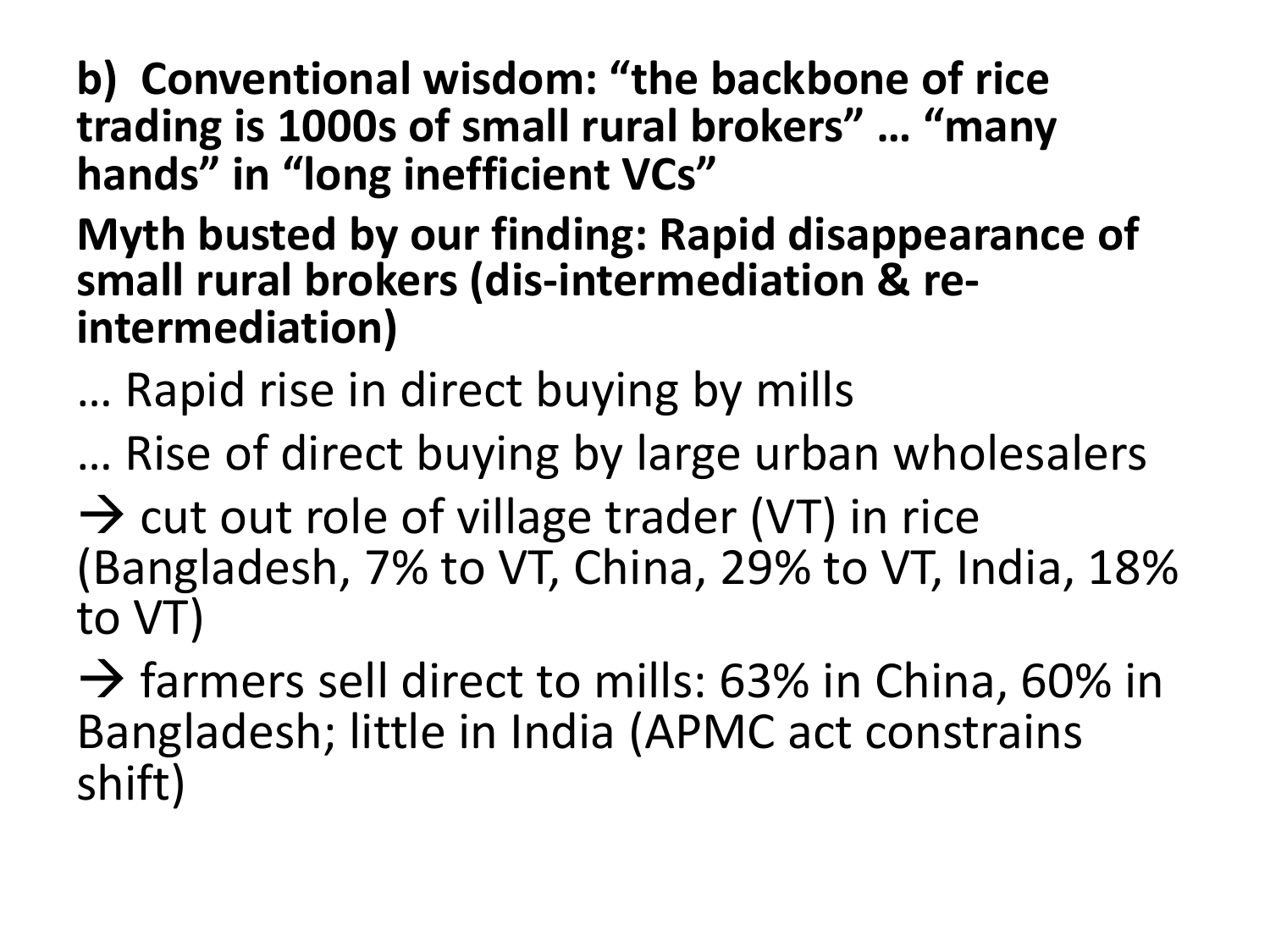### c) Conventional wisdom: "rice retailed only **through small shops"**

**Myth busted by our finding: Rapid takeover of rice by supermarkets in China (emergence in India/Bangladesh/Indonesia)**

… supermarket chains adding to demand for diversity of types and quality (China)

... supermarkets procuring long-distance from large mills

... Supermarkets selling rice cheaper than traditional shops in India & China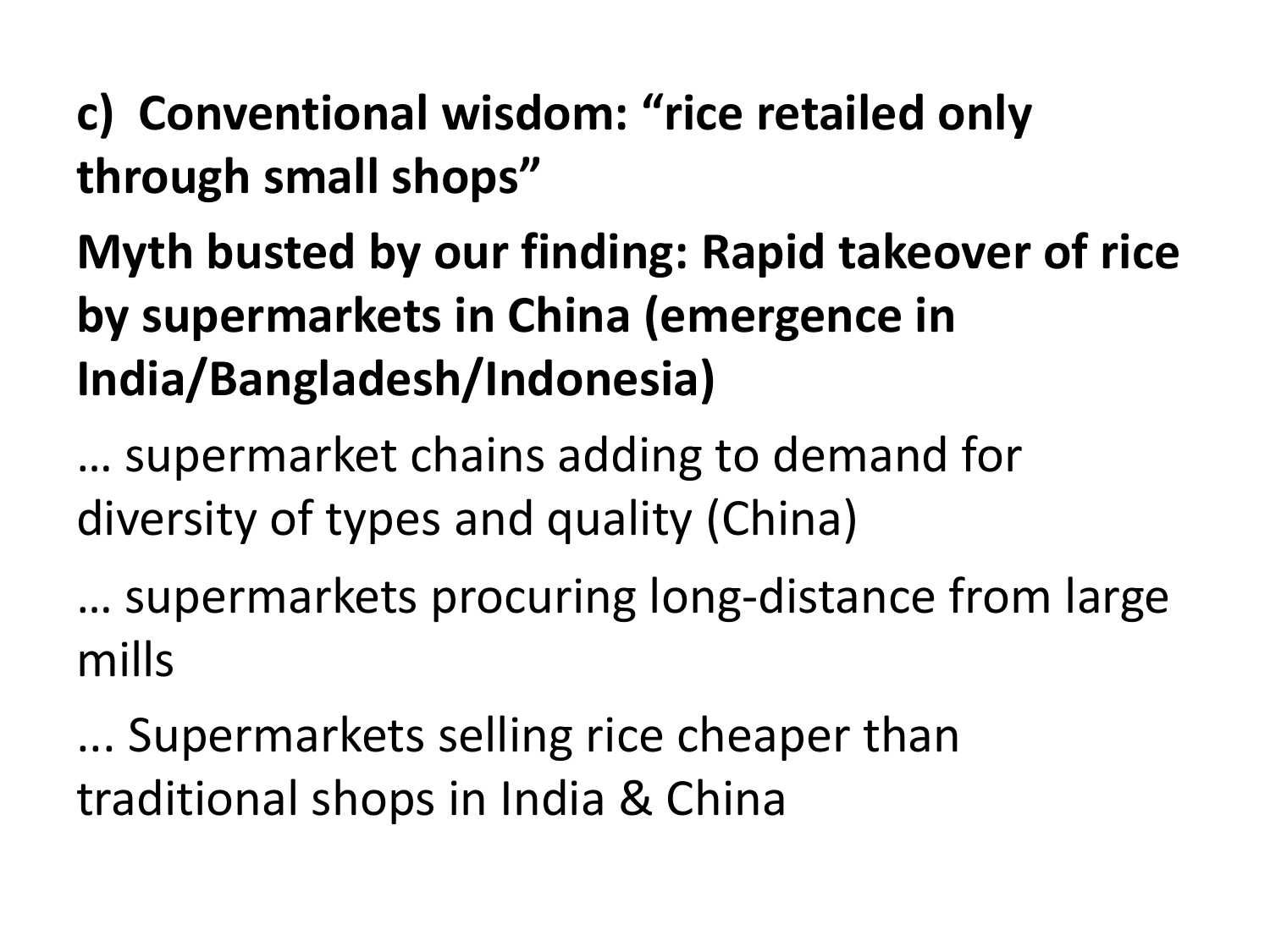### **d)** Growth in geographic length of rice VCs (China)

… combined with change in variety of rice in markets

… example of north to south shipment (train) & diffusion of japonica (and fall of indica) rice

... big increase in perfumed/jasmine rice from Thailand

... supermarket product differentiation strategies & branding & packaging important to spatial shift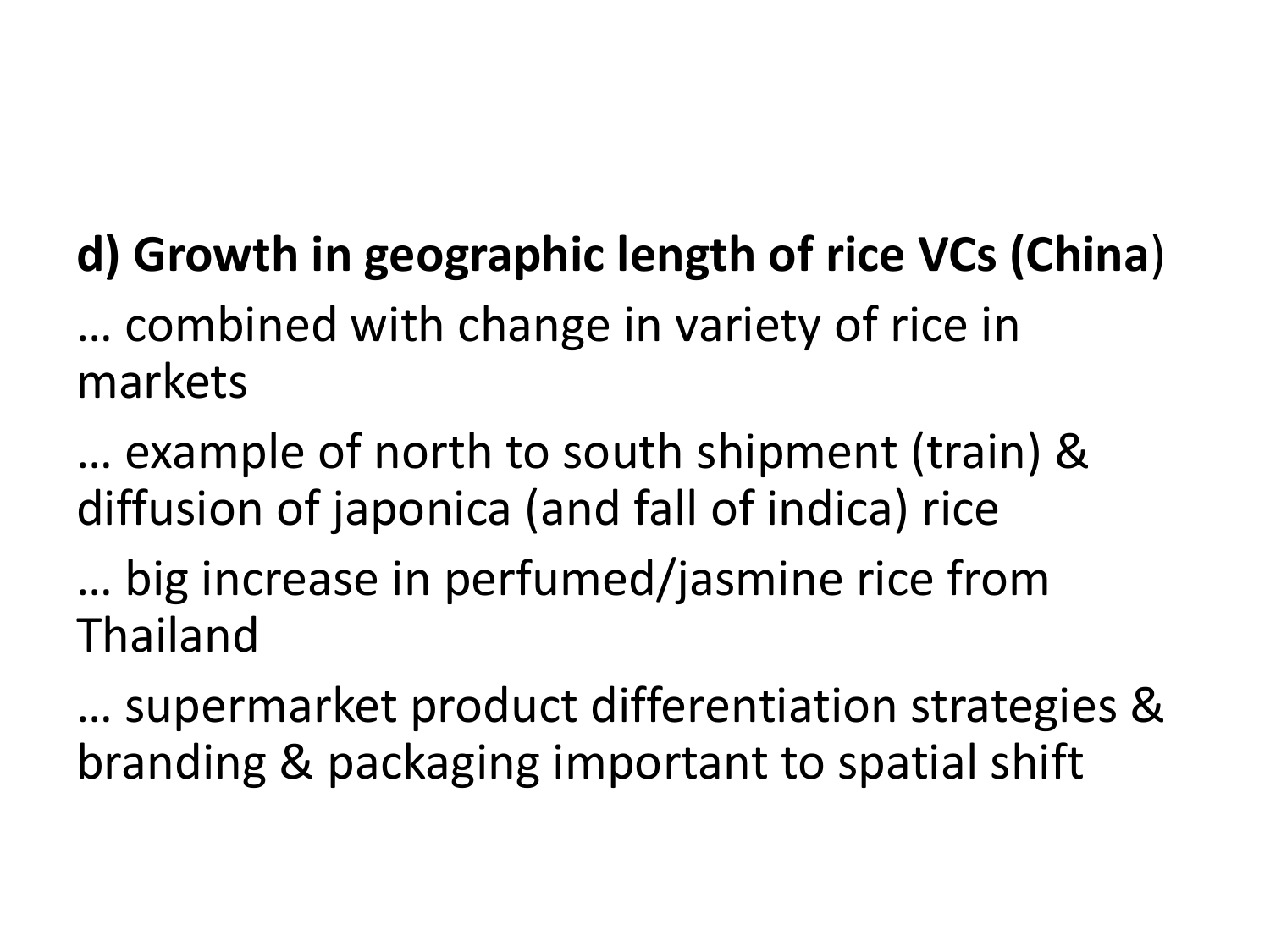6.2.2. Conduct/behavior **a)** Conventional wisdom: "rice market is just a commodity market – not a product**differentiated market**

 $\rightarrow$  **assumption was that market NOT have quality or quality differentiation or packaging or** branding"... just sold loose, unbranded, bulk, non**traceable**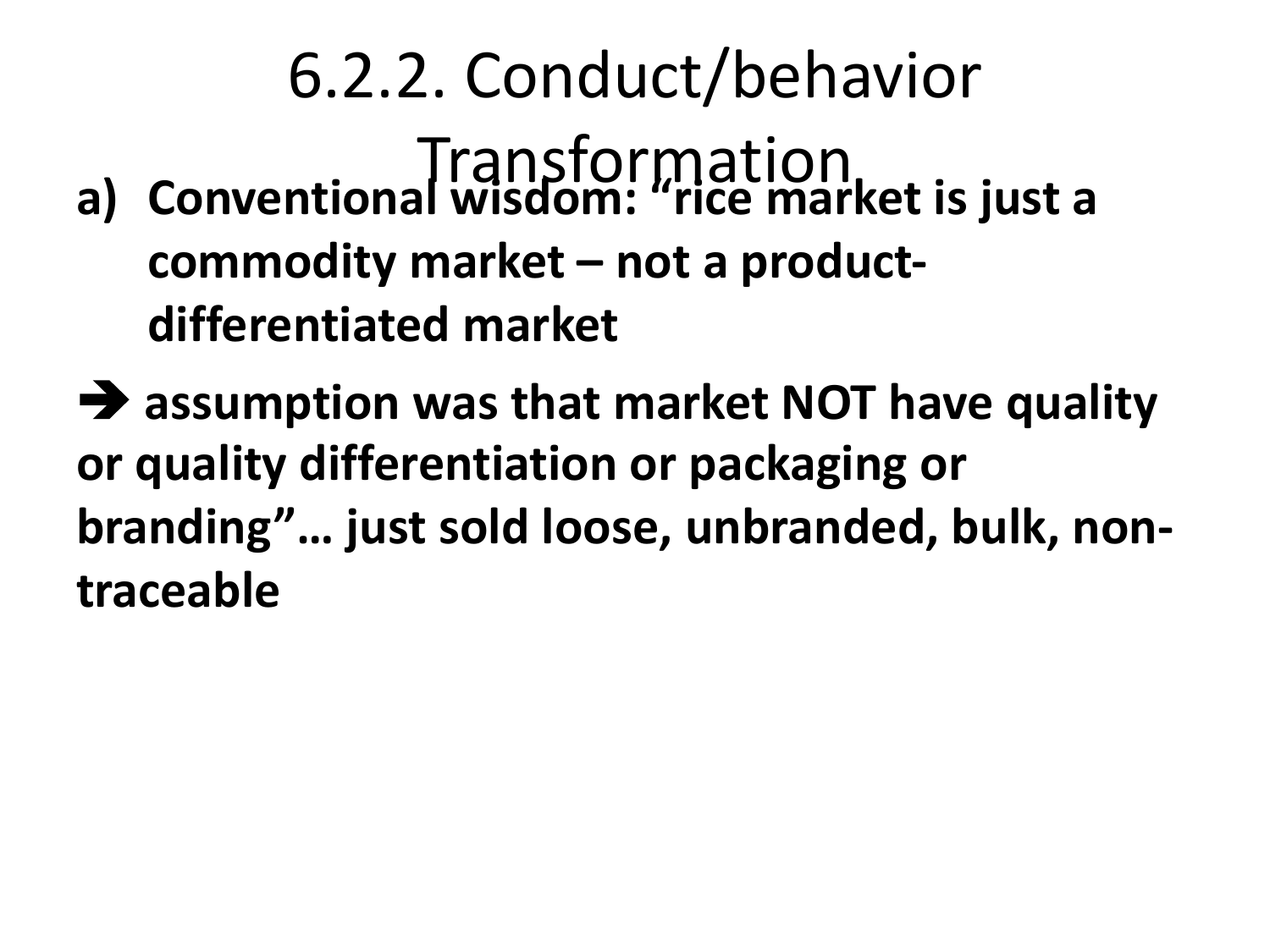#### **Myth busted by our finding: Rapid (in past few years) product/quality differentiation**

… rise of mill brands (in China)

… rise of packaged (in differentiated sizes) rice

... rise of dedicated agents/wholesalers in urban wholesale markets (in China & India)

... but in Bangladesh we found variety-quality change premium captured by traders and millers not farmers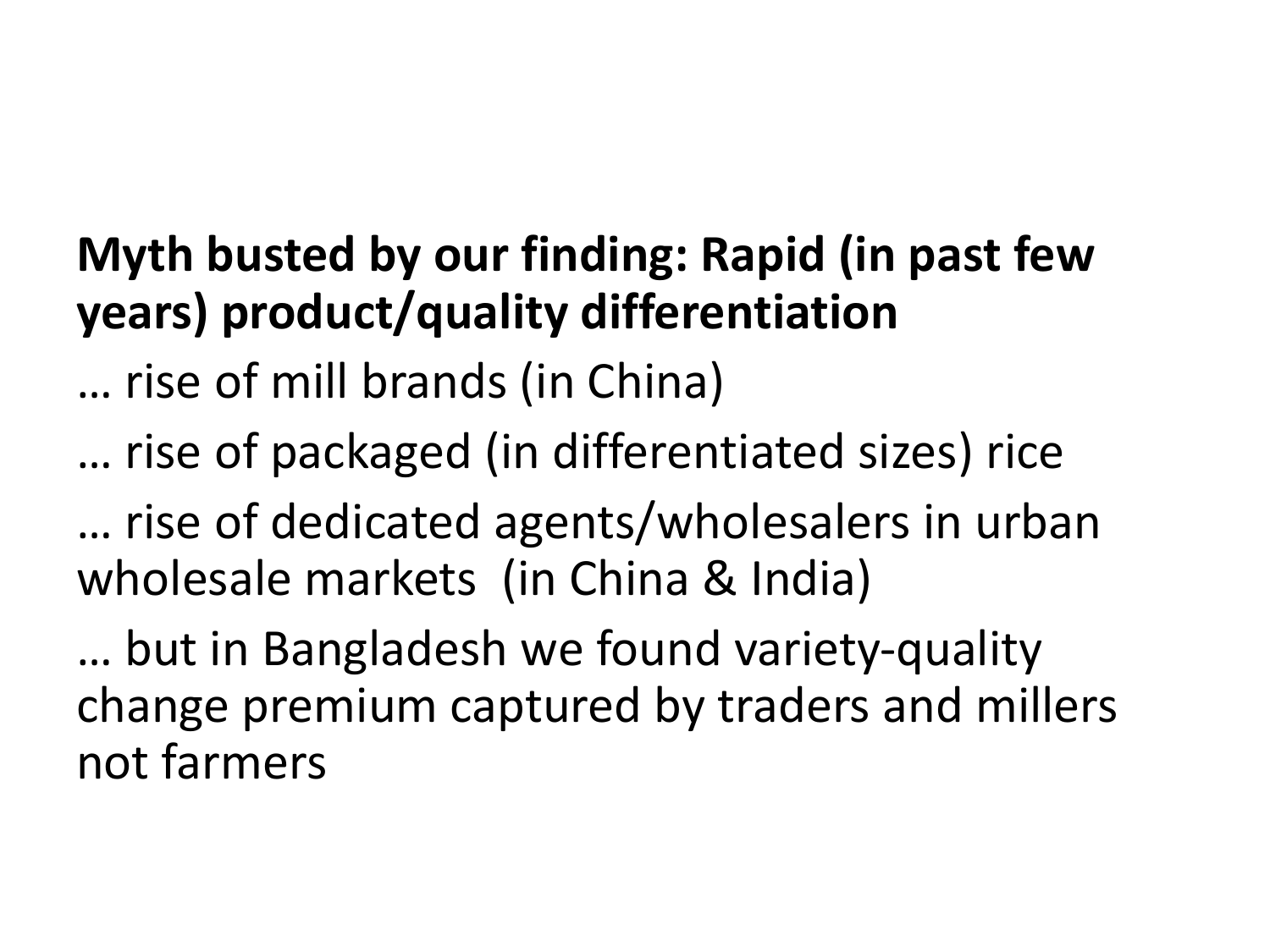**b)** Conventional wisdom: "trader give advances to **farmers to "tie" their rice sale to the trader"** 

**Asian Myth busted by our finding: Tied credit from** traders has virtually disappeared! Same for input **retail shops (saw in farm survey & trader survey) now AFRICA (Saweda) (Tanzania, Uganda, Malawi, Nigeria)**

**Traders said 20 years ago they gave advances.** 

**Traders said now it is too risky to advance to farmers because:**

**… farmers have cell phones so can shop around**

**… farmers have nonfarm income as their own source of cash**

**... the road density rose so too much competition … farmers can now side-sell to other traders**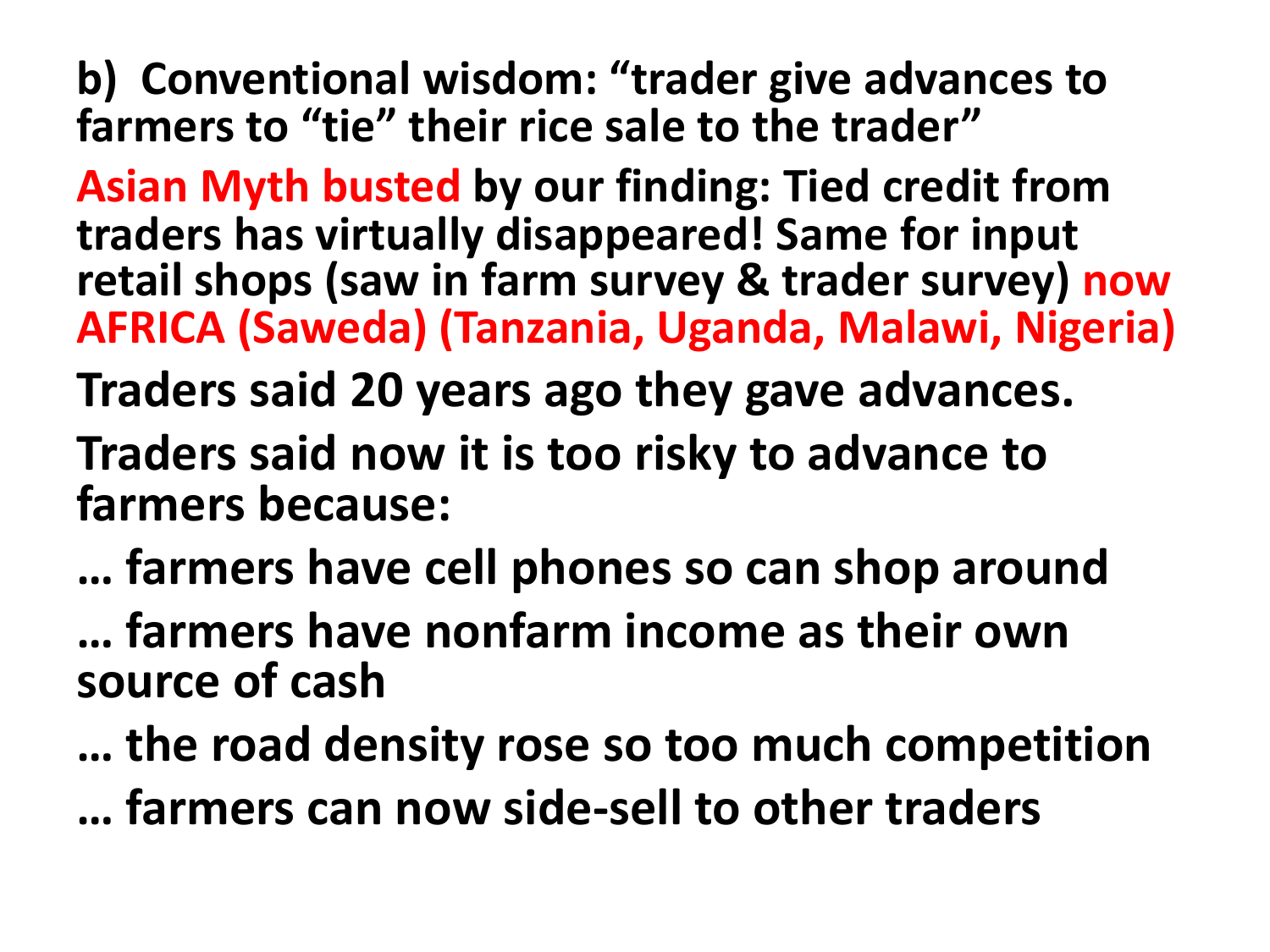c) Conventional wisdom, India: "Government input shops (subsidized) sell to smallest/poorest farmers" **Myth busted by our finding: Largest farmers get the** great majority of government input shop sales

d) Conventional wisdom, India: "Government credit to rice farmers goes to to smallest/poorest farmers" **Myth busted by our finding: Largest farmers and** richer zones get the great majority of government **credit**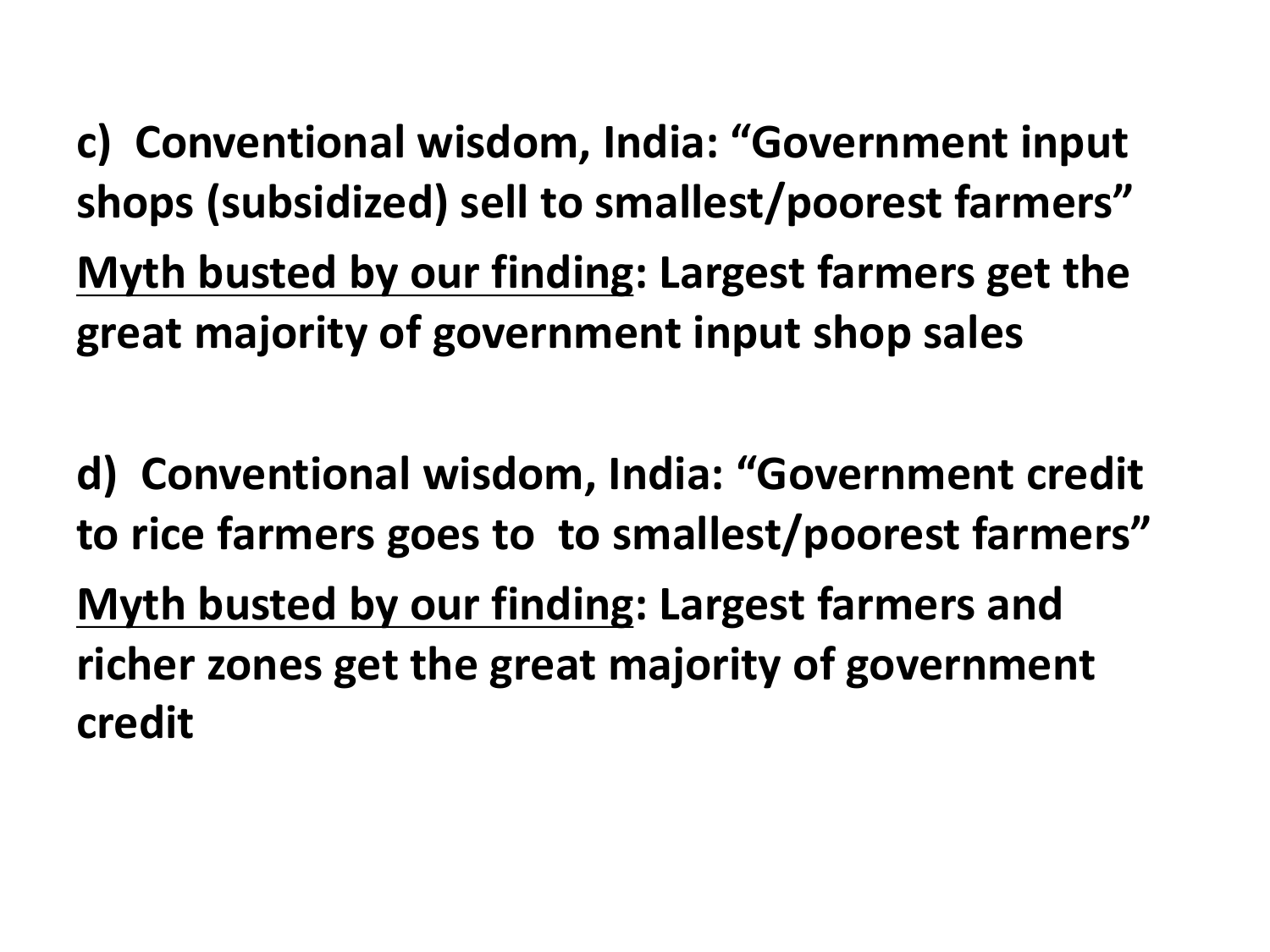# 7. Rapid reconnaissance

### **7.1. Sampling**

- a) Choice of zones (from production or to **consumption or both AND intermediate)**
- **b)** And comparison different types VCs of product
- c) Minimum:
- All segments in all zones
- Say three strata per actor type
- **Say minimum 2 interviews per strata type**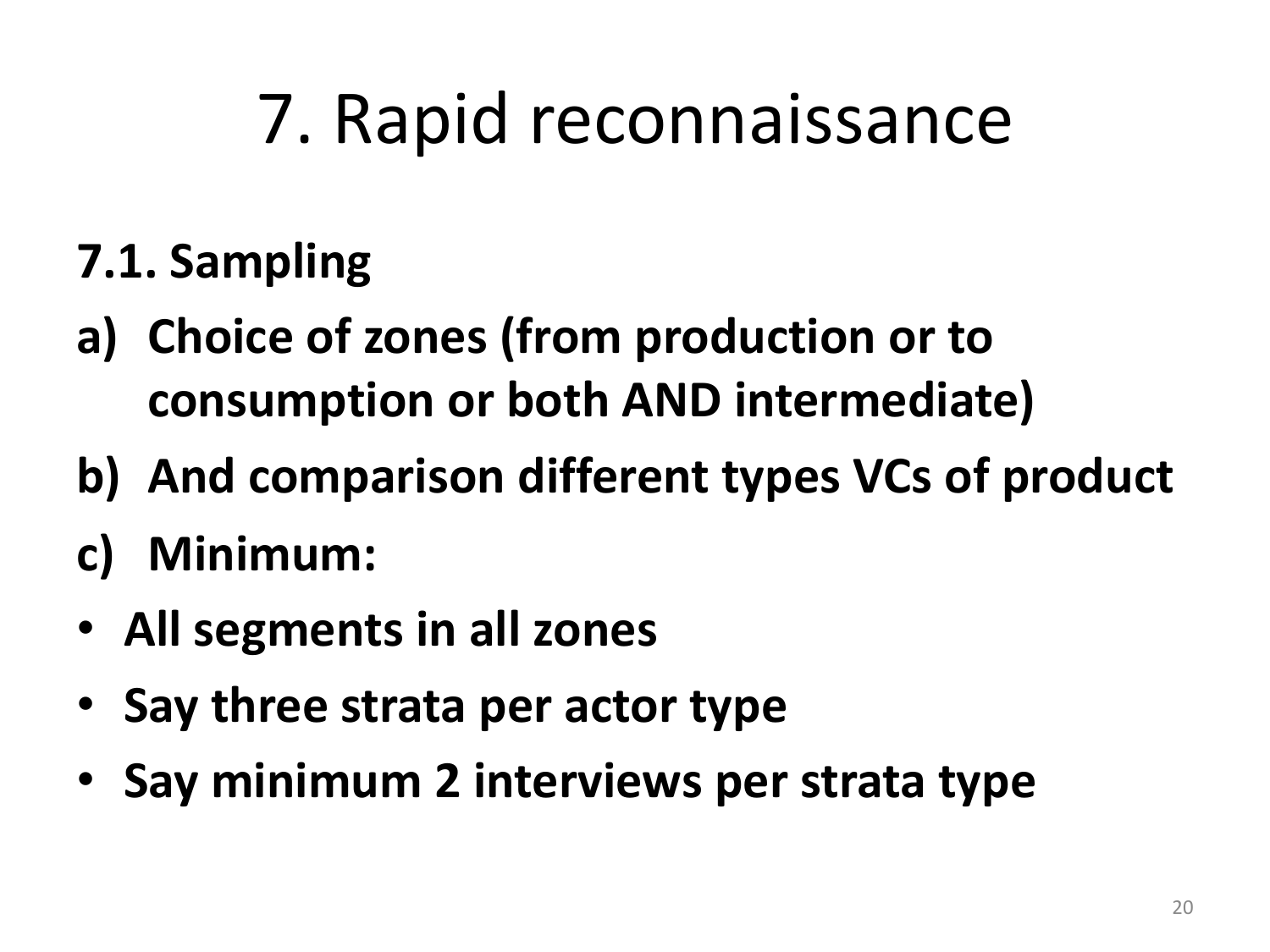- **7.2. interview approach**
- a) **Type of interviewer geared to type of actor**
- **b)** No questionnaire, semi-structured in flow **but structured in logic/needs**
- **c) Probing but friendly**
- **d) Implicit triangulation**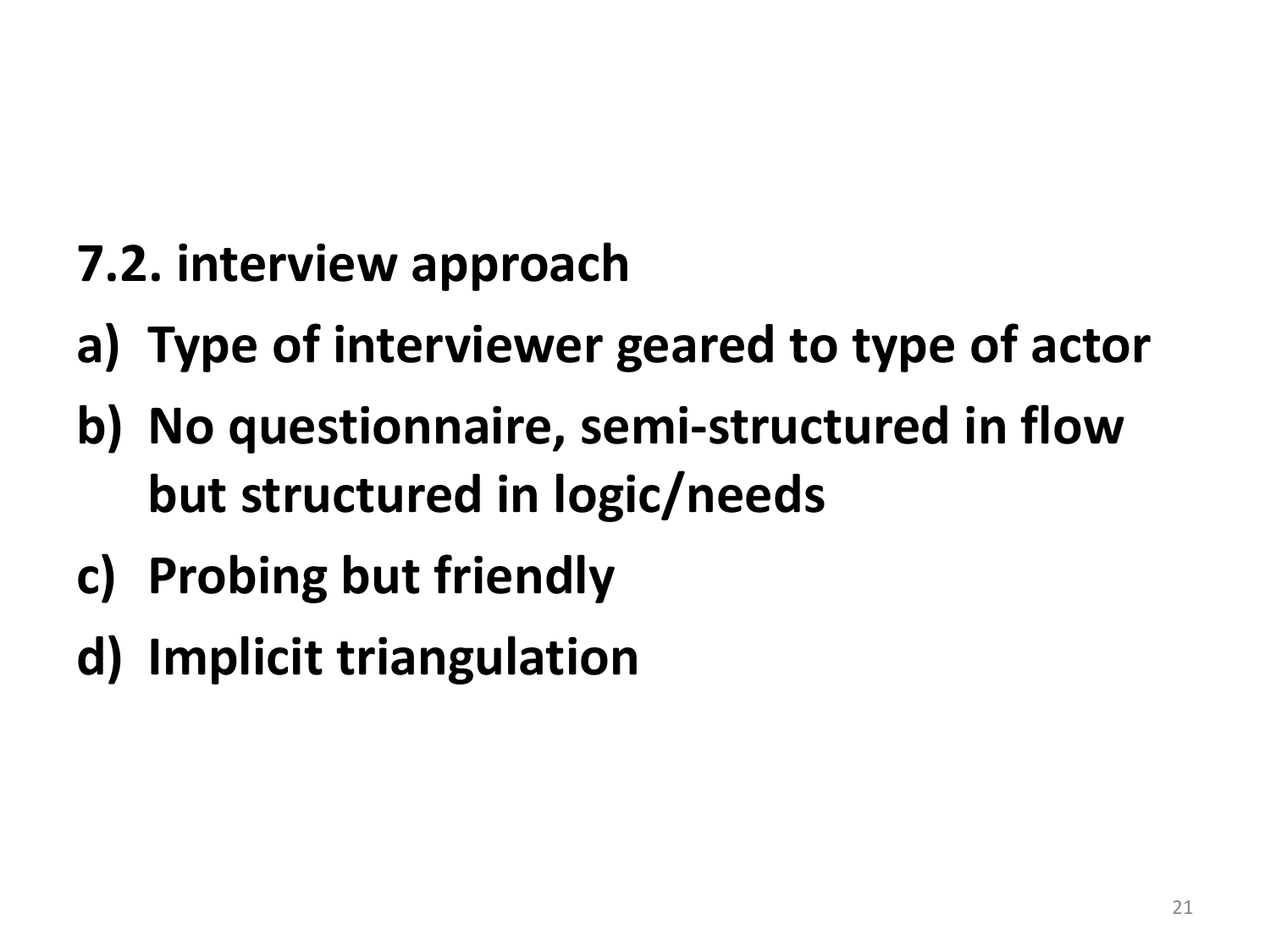#### **7.3. interview content**

- a) Two waves, meso at actor/zone level, then **micro-meso** at actor level
- **b)** Four logical parts (implicit not necessarily in **this order in discussion)**
- **Assets/characteristics**
- **Buy inputs**
- Make something (good or service)
- Sell something

**c) Now and 5 or 3 and 5 or 10 years ago (longer better)**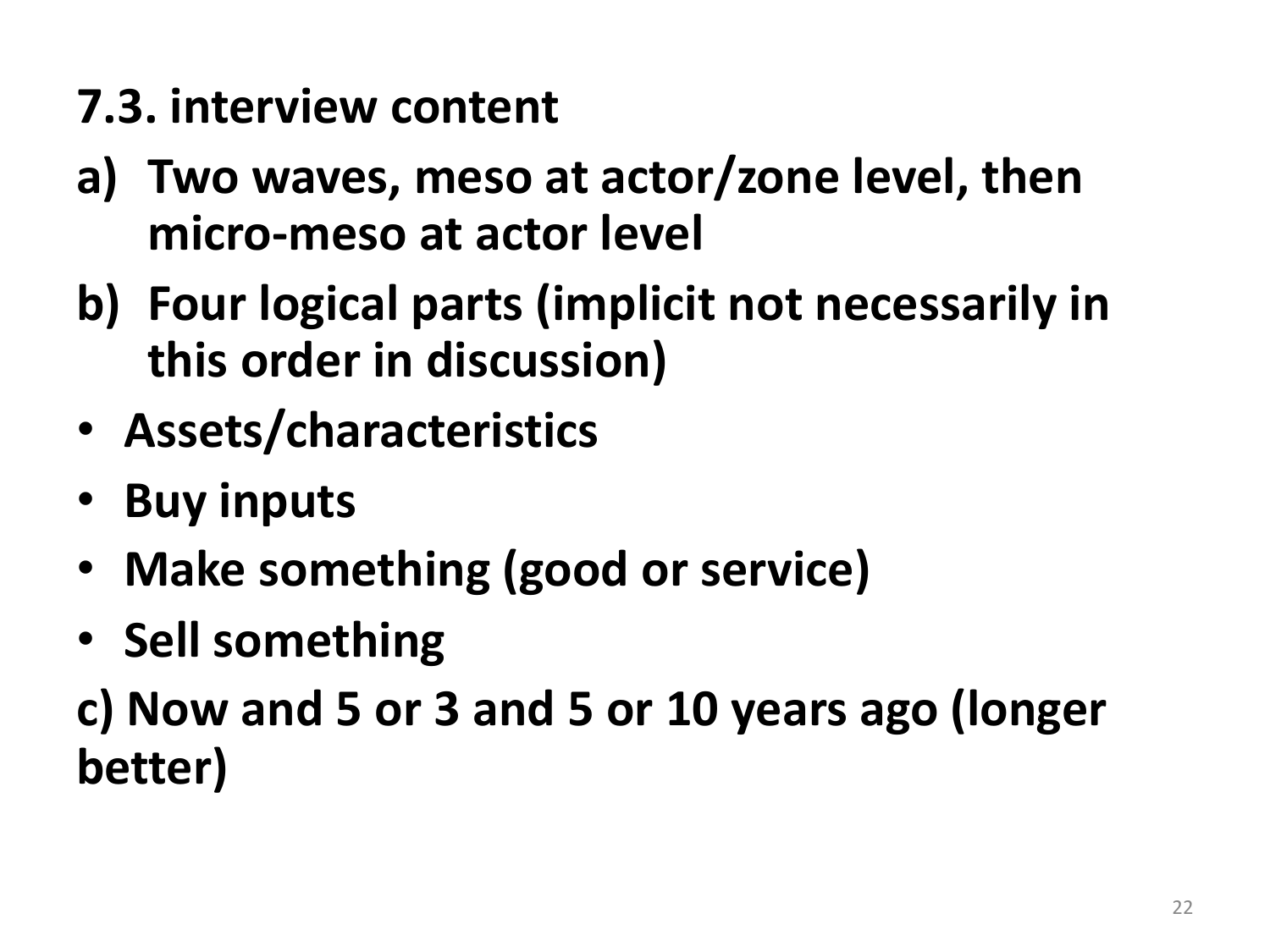### d) Logical questions per category of question (journalist questions!)

- Who
- What
- Where
- When
- How
- Why

Plus meso and issues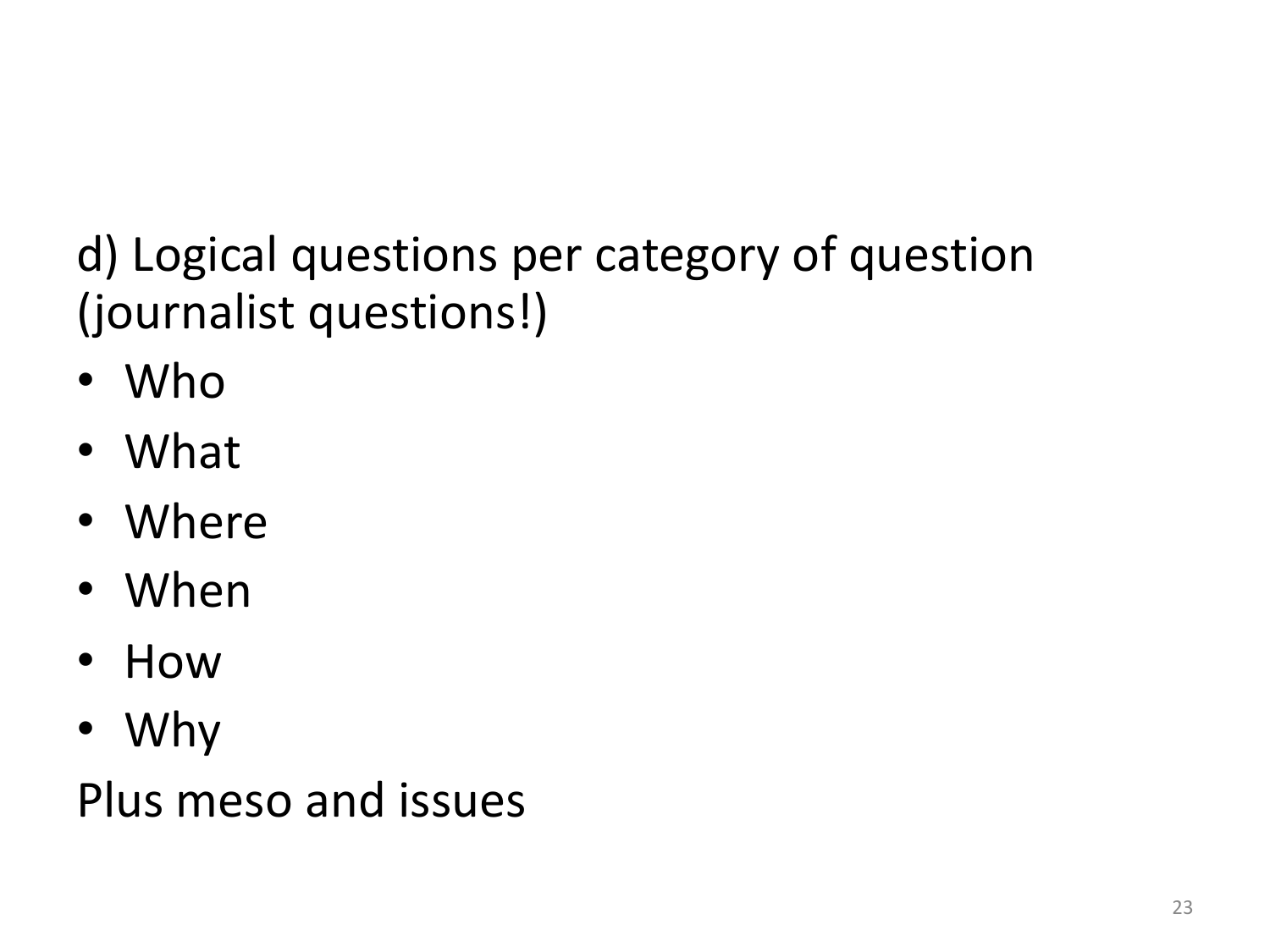# 8. Empirical approach to hypothesis testing: micro survey sampling and questionnaires, analysis

a) "stacked survey" approach: for variation over zones and actors/assets and robustness

... a "regular" sample-survey in EACH segment (like doing 6 surveys..)... better than the traditional "key informant"

... to test hypotheses of inclusion/exclusion (like asset/investment thresholds/poverty),

- ... determinants of investment,
- ... conduct changes distribution,
- … performance effects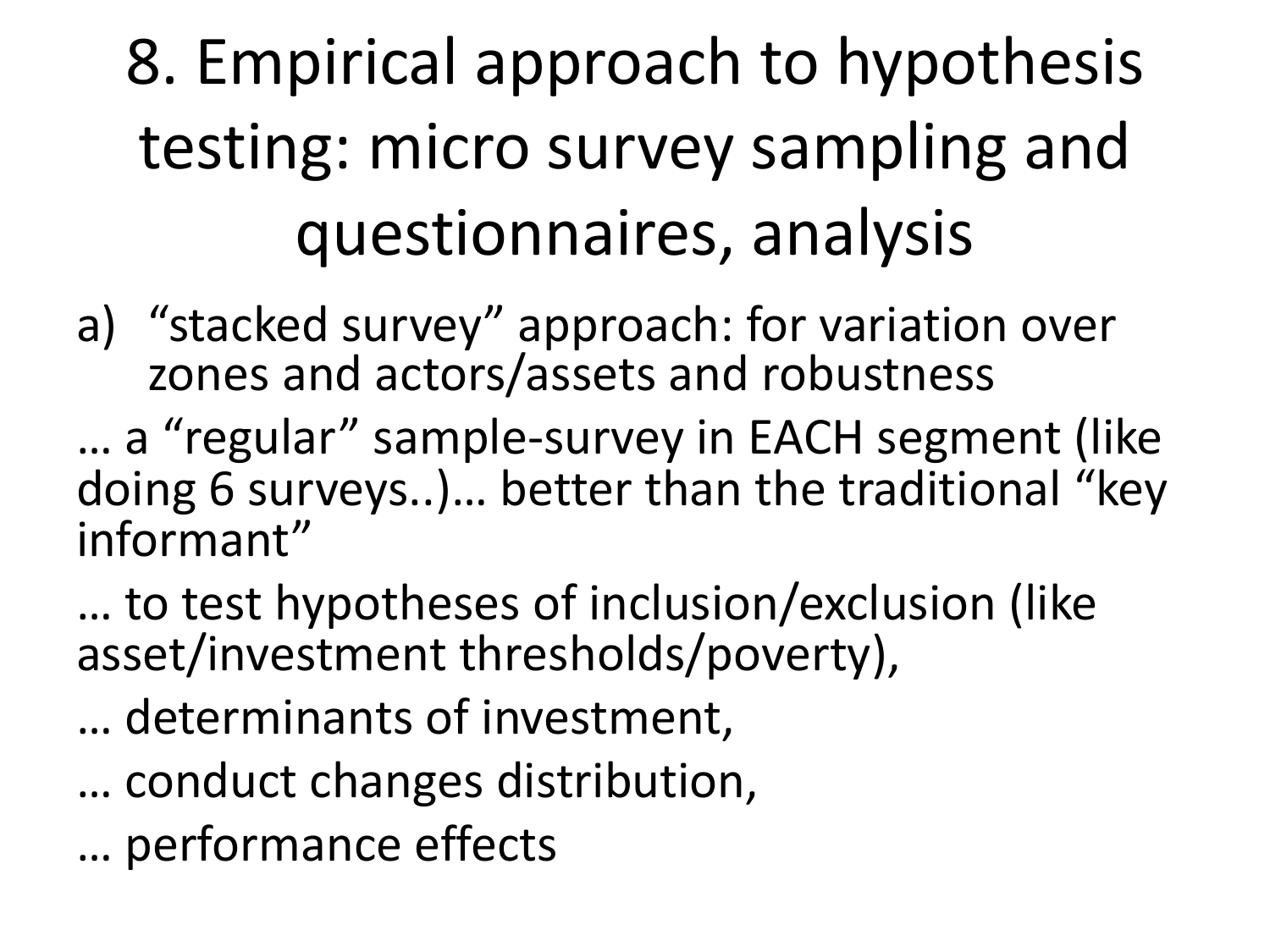b) Initial rapid reconnaissance to understand variations and possible basic patterns

c) "meso" survey for inventory in areas

d) Sampling approach for stacked surveys (urban and rural and over segments and zones)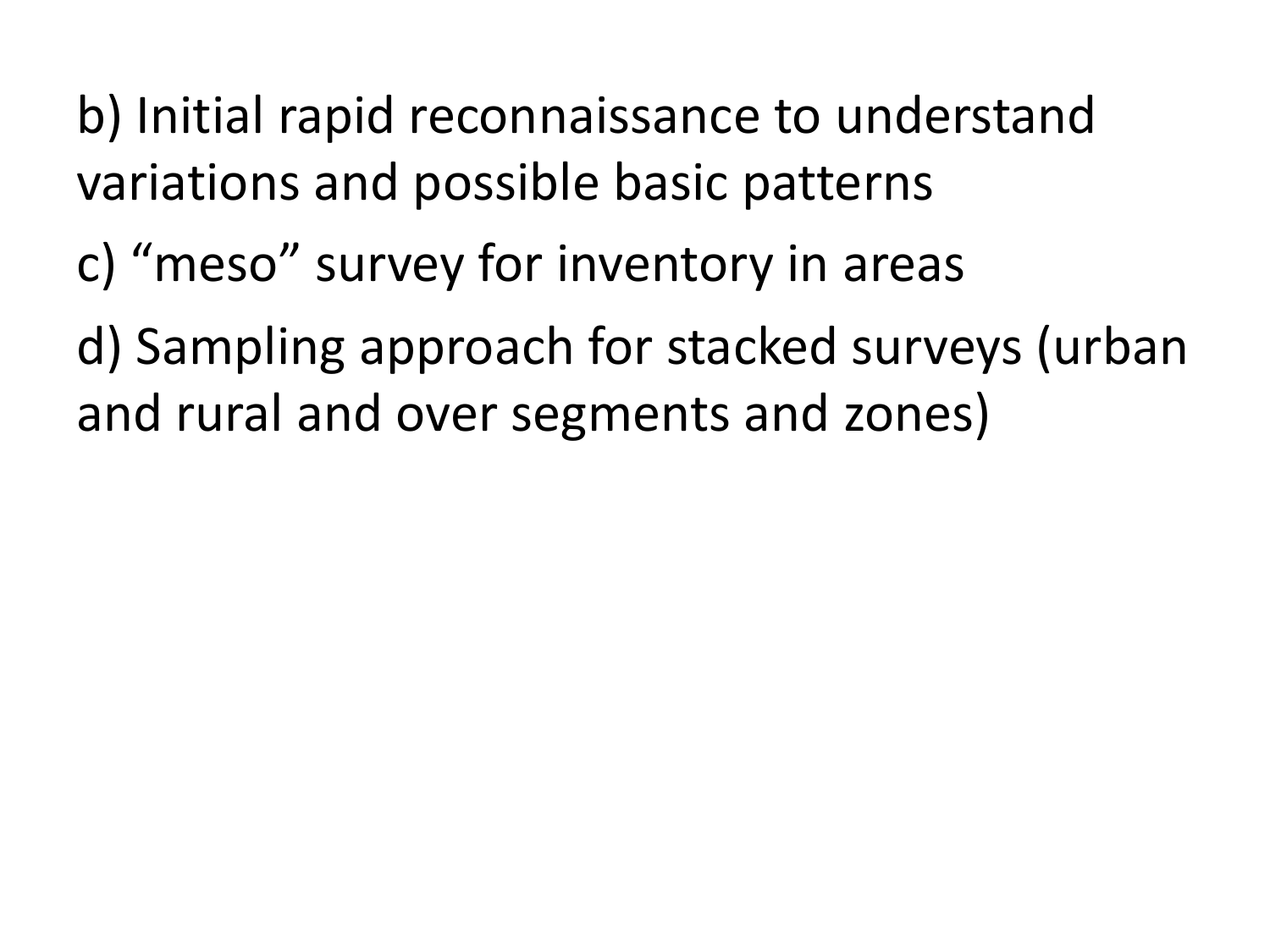#### **e) Example of fish VC in Bangladesh: Samples in Mymensingh, Comilla, and Jessore/Khulna; Dhaka, Chittigong, Bogra**

|              | Upstream                         |     |      |     |
|--------------|----------------------------------|-----|------|-----|
| a)           | Feed companies                   | 10  |      |     |
| b)           | <b>Feed dealers</b>              | 150 |      |     |
| $\mathsf{C}$ | <b>Feed wholesalers</b>          |     | 20   |     |
| $\mathsf{d}$ | <b>Fish Hatcheries/nurseries</b> |     | 150  |     |
| e)           | <b>Shrimp hatcheries</b>         |     | 20   |     |
| f)           | Fry wholesaler                   |     | 30   |     |
| g)           | Fish households                  |     | 1050 |     |
|              | h) Shrimp households             |     | 300  |     |
|              | Midstream                        |     |      |     |
| i)           | Pharias                          |     | 150  |     |
| j)           | <b>Rural dalal</b>               |     |      | 60  |
|              | k) urban dalal                   |     | 150  |     |
| I)           | Processors                       |     | 50   |     |
|              |                                  |     |      |     |
|              | Downstream                       |     |      |     |
|              | m) Urban trader                  |     |      | 150 |
|              | n) Tradtional retailer           |     |      | 150 |
|              | o) Supermarkets                  |     |      | 20  |
|              | p) Exporters                     |     | 50   |     |
|              | g) Consumers                     | 450 |      |     |
|              |                                  |     |      |     |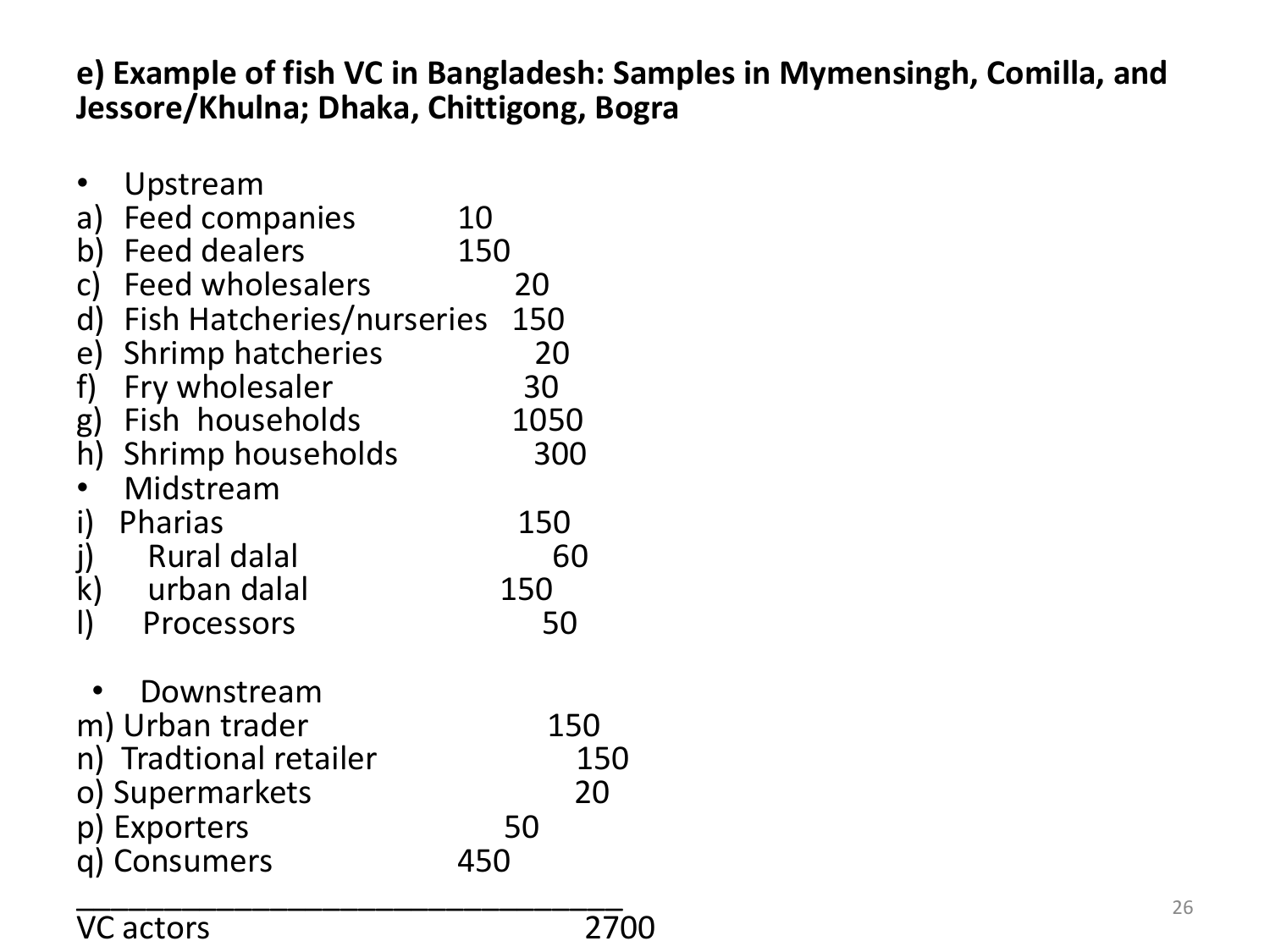e) Questionnaire approach (who, what, where, when, why, how)

… assets

… buy

… make

… sell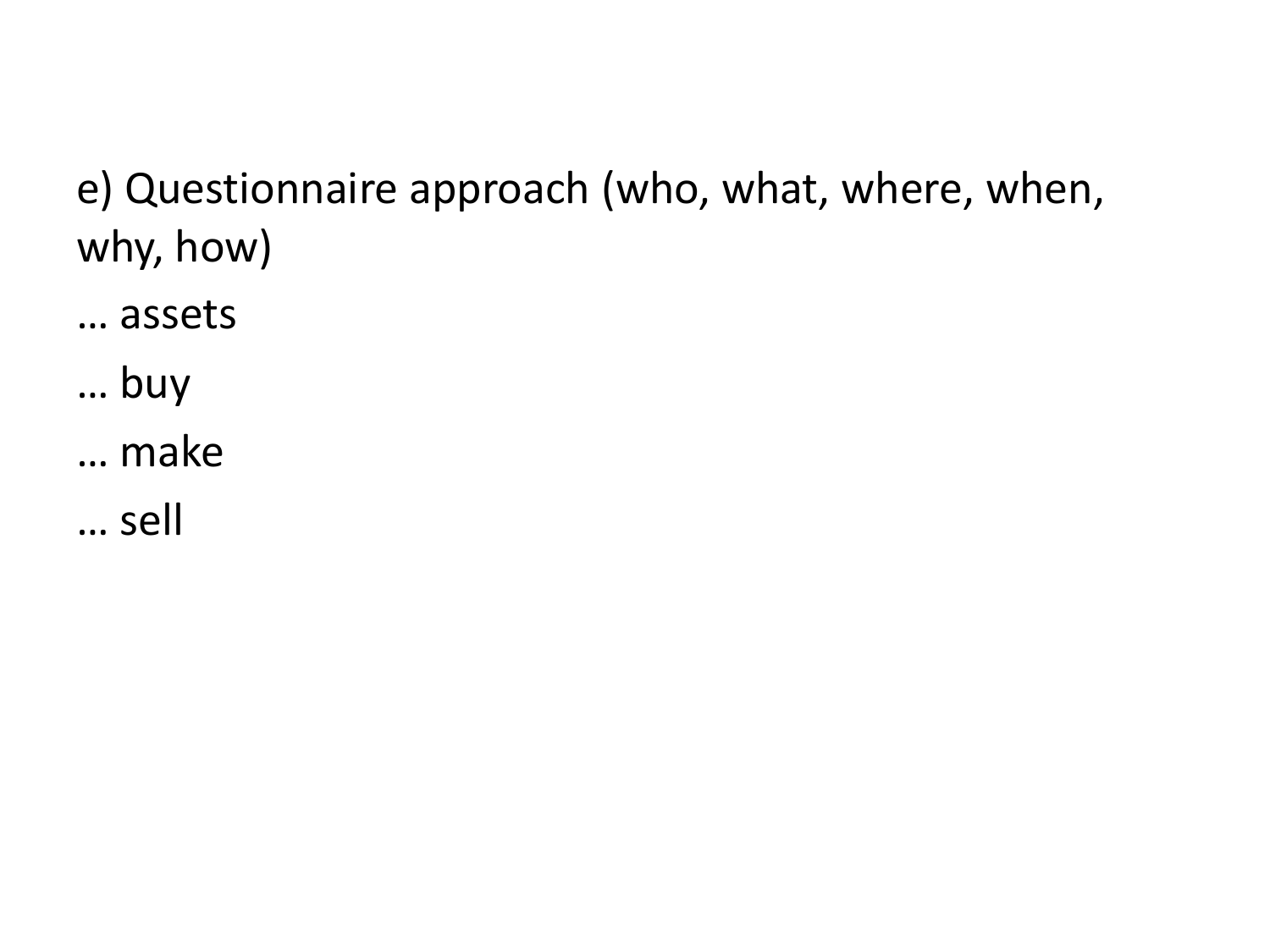f) Analysis by segment (patterns and determinants and effects of structure and conduct), testing hypotheses

g) Analysis of VC "overview" (such as distribution of costs and returns over segments)